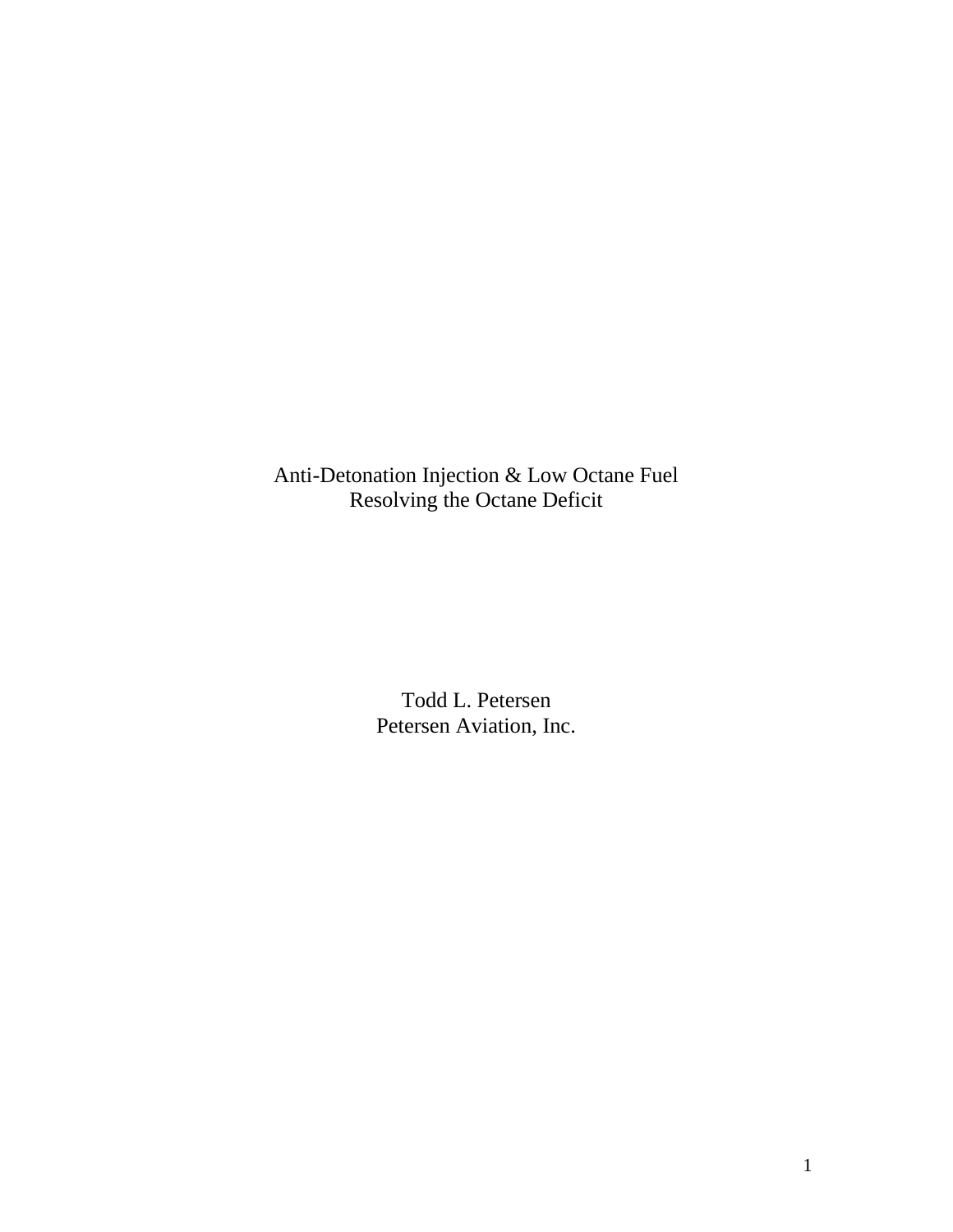Anti-Detonation Injection (ADI) is not a new technology. Indeed, papers published as early as 1913 make reference to water injection as not being "something new". It's first use dates to 1900 in Hungary. Testing was later conducted in 1913, 1914, 1917, 1933, 1935 and 1938. In 1935 when Wright Aeronautical was trying to induce carburetor icing it was noted that the engine ran smoother and with lower temperatures when water was injected. However the greatest body of work on this subject was accumulated during WWII. It is from this that we learn the most about the usefulness of ADI specifically as it relates to resolving octane issues today.

ADI may be used for two different purposes. During WWII ADI was used to give a burst of power well beyond rated power in aircraft engines. As much as 30% more power was developed in for example the R-2800. The idea being that if an enemy aircraft was on your tail the throttle would be advanced beyond a detent, the spark – automatically advanced, and the mixture automatically leaned to give more power. Using ADI for this purpose (more power) is only possible with a fuel equal in octane number to the engine requirement. ADI was not limited to the R-2800. Virtually all of our front line airplanes used ADI during WWII.

ADI was recognized then, and can be used today for a completely different purpose, allowing the use of a lower octane fuel than that on which the engine was originally rated. Using ADI for this purpose was recognized during testing in the 1930's and 1940's. It was proposed and used at that time to allow 87 octane in engines that needed 100 octane or more for takeoff and climb. When 100, 100/130 & 115/145 octane fuels became widely available there was no longer a need for ADI and it was therefore for the most part, dropped.

Today we find ourselves in a somewhat similar situation to that of the late 30's and early 40's, not knowing if or when we may run out of 100 octane fuel. Then – they couldn't make high octane fuel fast enough in large enough quantities. Today we face environmental pressure to remove TEL from avgas, with a resultant decrease in octane. It is fortunate indeed that ADI exists because we know from the historical literature, with absolutely no doubt, that most of the largest of our piston engines today can use fuel with an octane rating at least 12 points below that of 100LL, and maintain an adequate operating margin against detonation at the same time. This is all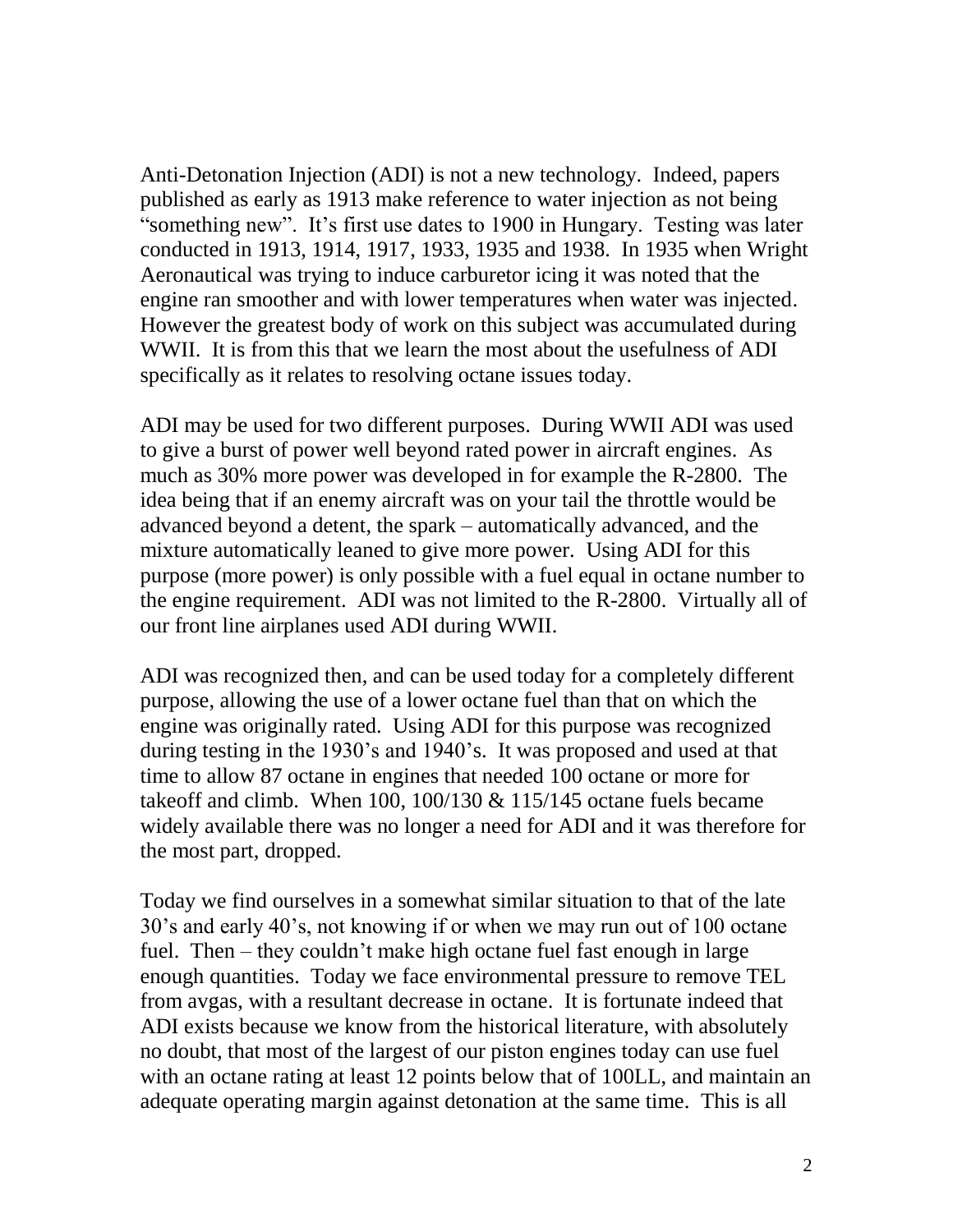made abundantly clear in the historical literature. In a paper written by Rowe in 1946 one of his conclusions was that "Water injection permits the use of 91 and 87 octane fuels in place of 100 octane for equivalent power ouput up to and including take-off power". This was confirmed during testing on the I0-520 in 1986 on automotive fuel with a MON of 86.5.

While water can be used alone, or alcohol alone, a 60/40 mixture of water/methanol was determined in the 1940's as being the most advantageous and it is this mixture that we used when we developed our ADI STC's in the 1980's. Alcohol provides Btu's to the charge, which is not supplied by water alone. Alcohol also provides oxygen, and lowers the freezing point. A 60/40 mixture brings the freeze point down to -40 Celsius. The low boiling point of straight methanol could give trouble from vapor lock within the ADI system. The addition of water raises the boiling point. Hence a 60/40 mixture was determined to be the optimum mixture.

There are a couple of different reasons as to why ADI will allow lower octane fuel, but for the most part it has to do with cooling. We cool engines either with a water jacket or with fins. Injection of water/methanol into the fuel/air charge or in the air induction system upstream of the combustion chamber is simply a third method of engine cooling. ADI cools the pistons, valves, plugs, cylinder deposits and the cylinder head itself, thereby suppressing detonation and pre-ignition, allowing either more power, or reduced octane. It is also thought to have something to do with a combination of the high latent heat of vaporization and some function of specific heat. Heat of vaporization of gasoline is about 150 Btu's per lb. Water/methanol is between 900 and 1100 Btu's per lb. Calculations conducted in the 1940's demonstrated that CHT cooling represents 30-40% of the available heat of vaporization. Latent heat of vaporization however is not the only factor involved.

Movement of the flame front is sensitive to different temperatures inside the combustion chamber and since ADI alters the temperature, it also alters the flame front. The flame front is accelerated when it passes over the hot exhaust valve and retarded as it passes over the intake valve. It is also accelerated as it passes over the hot center of the piston. The sidewalls of the combustion chamber appear to hold back the flame front as it absorbs heat. Therefore the flame front tends to advance as the sharp point of an egg instead of as a sphere.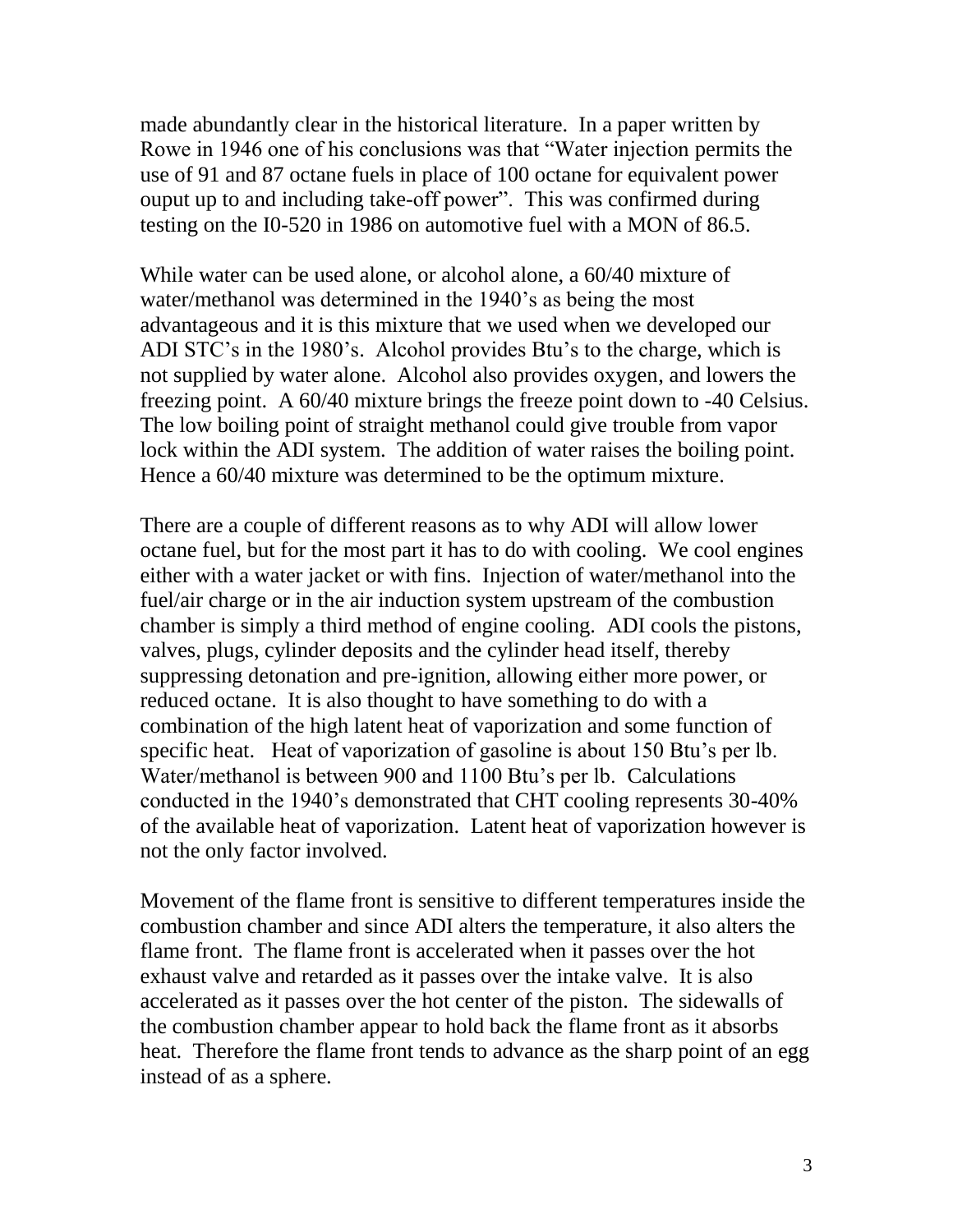As the gas is compressed and burned, it reaches a point where the flame front has moved 2/3rds of the way across the combustion chamber. From that point on, what happens depends on the temperature of the last gas to burn. This gas, if in a hot area, is ready to detonate with very little more flame movement. However if this gas is cooled or it's temperature is held back by use of a vaporizing cooling medium such as ADI, the flame front completes its travel without self-igniting, and thus with no detonation.

The general result of adding 60/40 water/methanol to the charge is to increase the power with constant manifold pressure. If the power is kept constant, the required manifold pressure decreases. This is thought to happen because water/methanol reduces the charge temperature, which increases the volumetric efficiency of the engine. The methanol also adds to the heating value of the fuel.

British documents from the Royal Aircraft Establishment referred to ADI as a dual fuel system. Low octane fuel being satisfactory for cruise, ADI serves to resolve the octane deficit at high throttle settings. So indeed it could be viewed as a dual fuel system.

During our testing of the I0-520 in the 1980's it was found that detonation may take place at cruise settings if the CHT's are allowed to approach red line. Therefore our ADI system, now being administered by Air Plains Services in Wellington, Kansas (www.airplains.com) is tied into the CHT's to automatically maintain a safe margin against detonation as it will activate if one or more cylinders approaches red line. A warning light on the instrument panel is activated to call the pilots attention to it. The pilot then enriches the mixture, opens the cowl flaps, or reduces power to reduce the CHT's.

There are other benefits to using water/methanol injection:

Engines that used it in the 1940's were reported as being "remarkably clean". There are few if any deposits in the combustion chamber, but those that are there are more easily removed. Fewer deposits makes pre-ignition less likely.

It may sound as if corrosion could be a factor given the corrosive nature of methanol. However when water/methanol is injected in proper amounts and under proper conditions there is no evidence of corrosion. This was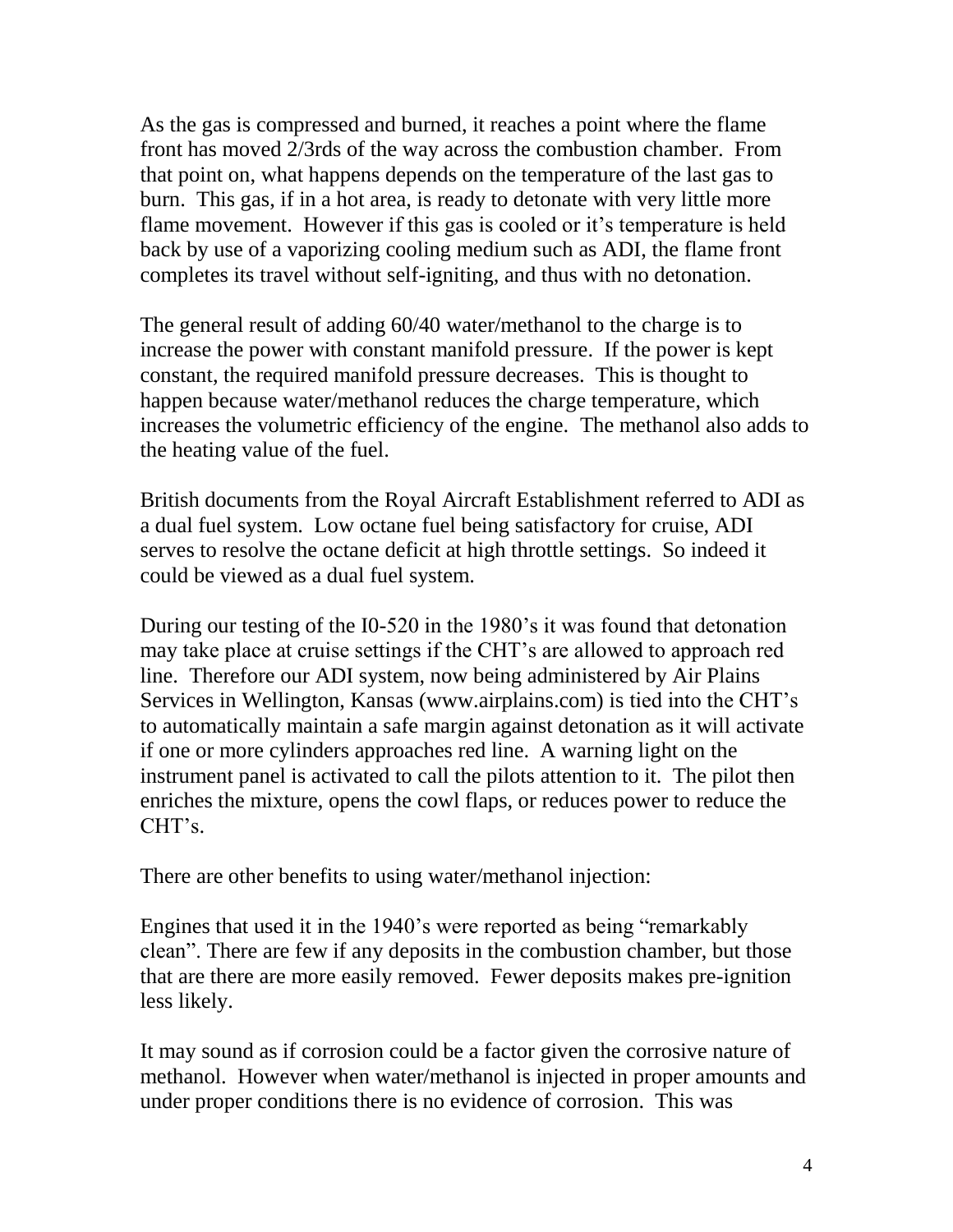confirmed by the engine manufacturers of the day and more recently in Continental I0-470 & I0-520 engines that were using ADI over a period of twenty years, from 1989 to 2009. Given that the fluid is immediately vaporized upon injection, ADI cannot be a cause of corrosion. As for the water, it should be pointed out that water is present anyway in the form of vapor as a normal product of combustion, about one gallon of water for each gallon of gasoline.

ADI reduces CHT by 30-40 degrees C, and may contribute to reduced ring wear. The additional oxygen present in the alcohol gives a "supercharging" effect resulting in a drop in the intake manifold air temperature. Additional benefits of ADI include reduced nitrogen oxide emissions, increase in mpg, and increased volumetric efficiency.

When operating with water/alcohol injection it may be necessary to lean the mixture to "Best Power", to regain power lost through over-richness. This is possible since internal cooling from a rich fuel mixture is no longer required.

Since one is displacing gasoline with the water/alcohol fluid, the net result is an increase in miles per gallon. Operating with ADI gives a smoother running engine, with consequently less fatigue to reciprocating parts.

The amount of anti-detonate necessary is actually quite small, approximately  $1/3<sup>rd</sup>$  cc per minute, per cubic inch displacement. In the I0-520 and I0-470 approximately ½ gallon per engine per takeoff is the amount used. On an engine the size of the R-2800 between 1-2 gallons was consumed per takeoff. This will vary depending on when the pilot reduces power following takeoff. A large ADI tank is unnecessary given the relatively small amount of anti-detonate used.

From the historical literature generated mostly in the 1940's by Wright Aeronautical, Pratt & Whitney, the Royal Aircraft Establishment, and other researchers, it is abundantly clear that ADI will allow the use of lower octane fuel in engines originally rated on 100 octane or higher aviation fuel. There is no reason why it could not again be called upon to fill the octane gap that has confounded all attempts to replace 100LL over the course of the past twenty years. Indeed as mentioned earlier, ADI can easily make up an octane deficit of 12 points whilst some papers indicate as much as 15 points. Testing we conducted in the 1980's showed that modern 100 octane engines could safely operate on automotive gasoline of less than 87 MON.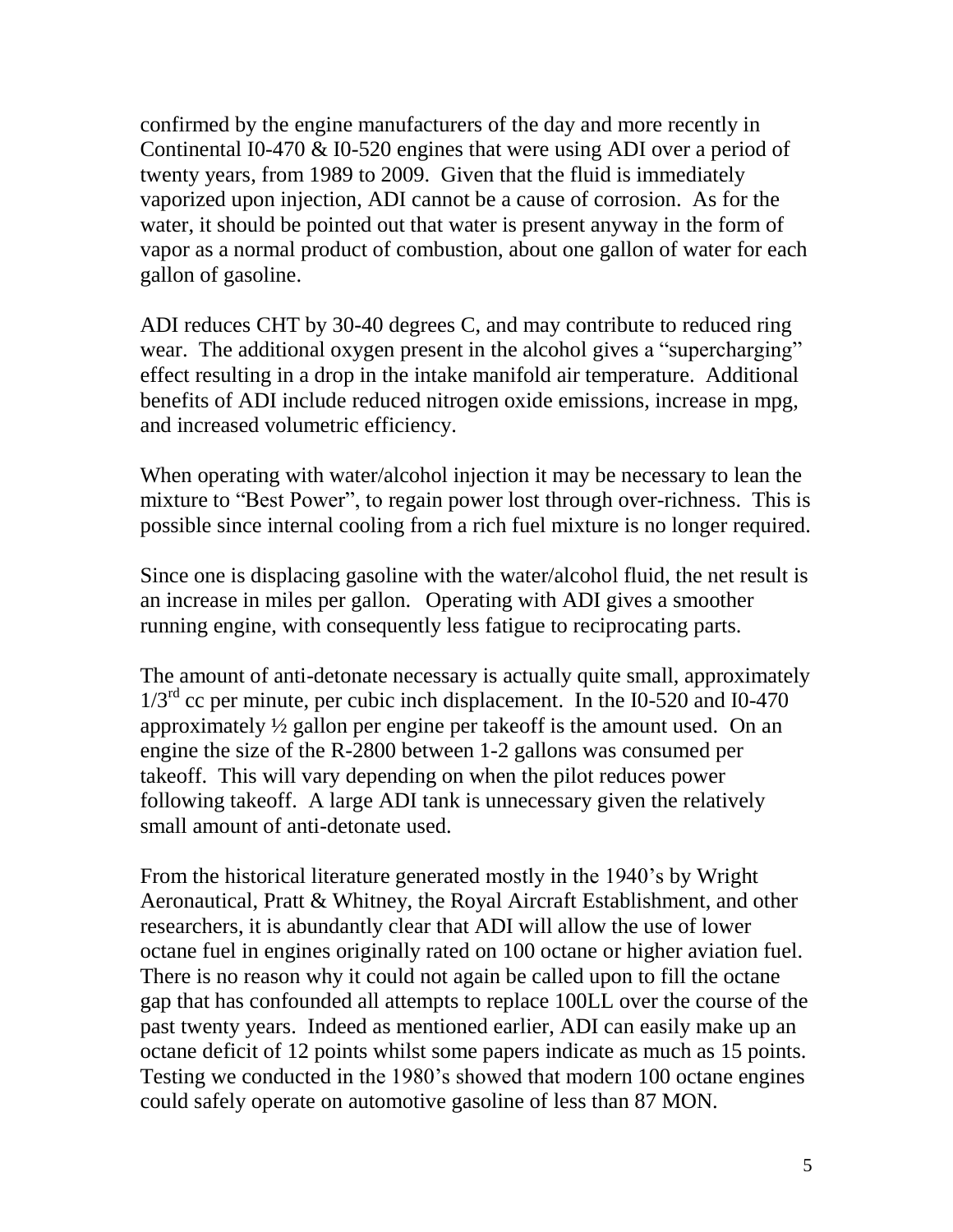Therefore it is safe to assume that ADI can easily make engines originally rated on 100 or more octane points perfectly safe on fuel, automotive or aviation, with an octane rating of 94, 91 or perhaps lower. FAA wanted more margin however so the STC's for our ADI systems were written for 91AKI minimum.

It should also be noted that testing has proven certain vintage engines that use non-hardened upper cylinder components such as valves, guides, and seats, will have a reduced service life without a metallic element in the fuel to provide lubricity during high operating temperatures. If only ½ gram of lead per gallon was used then vintage engines would not have to be sacrificed. Reducing lead content by 75% ought to be acceptable to environmental groups, though that would remain to be seen.

Bridging the octane gap is a simple matter with ADI. Clearly a fuel of 100 octane, a drop in replacement for 100LL would be preferable to modifications. This is exactly what happened in the 1940's with the development and subsequent manufacture in vast quantities of high octane leaded aviation gasoline. Once that happened, ADI became redundant, and for the most part, was abandoned. Today, heavily leaded fuel is clearly unacceptable. Given the political climate we face, ADI can be the solution to a problem that has vexed General Aviation for well over 20 years. The fact that it is old tech is irrelevant. Quite simply, it's a system that was proven beyond any doubt, many many years ago. There is no reason to believe that it would not work equally well today.